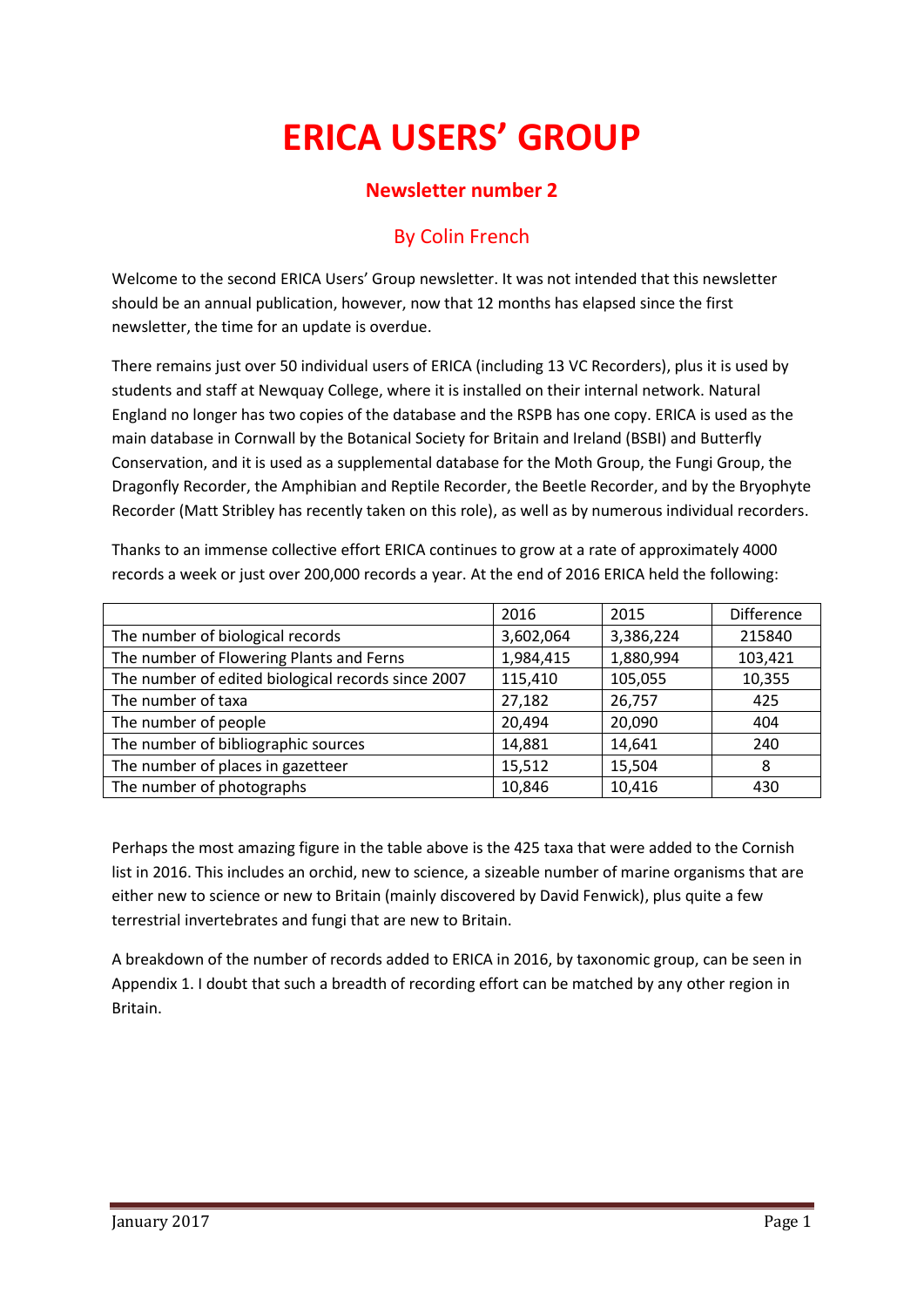## **Flora of Cornwall**

For the next *Flora of Cornwall* there are 3962 1km squares being surveyed of which 26 1km squares (47 in 2015) have yet to be visited, 162 (267 in 2015) have less than 101 species, and 897 (1062 in 2015) less than 151 (all bar 13 are in East Cornwall). West Cornwall is in a state worthy of publication with few significantly under-recorded squares left, all of which have considerable access problems such as three at St Mawgan airfield.

The maps below show the number of species of Flowering Plant and Fern that have been recorded per 1km square since 1999. The top map shows the current state of the survey, whilst the bottom one shows the situation at the end of 2015.

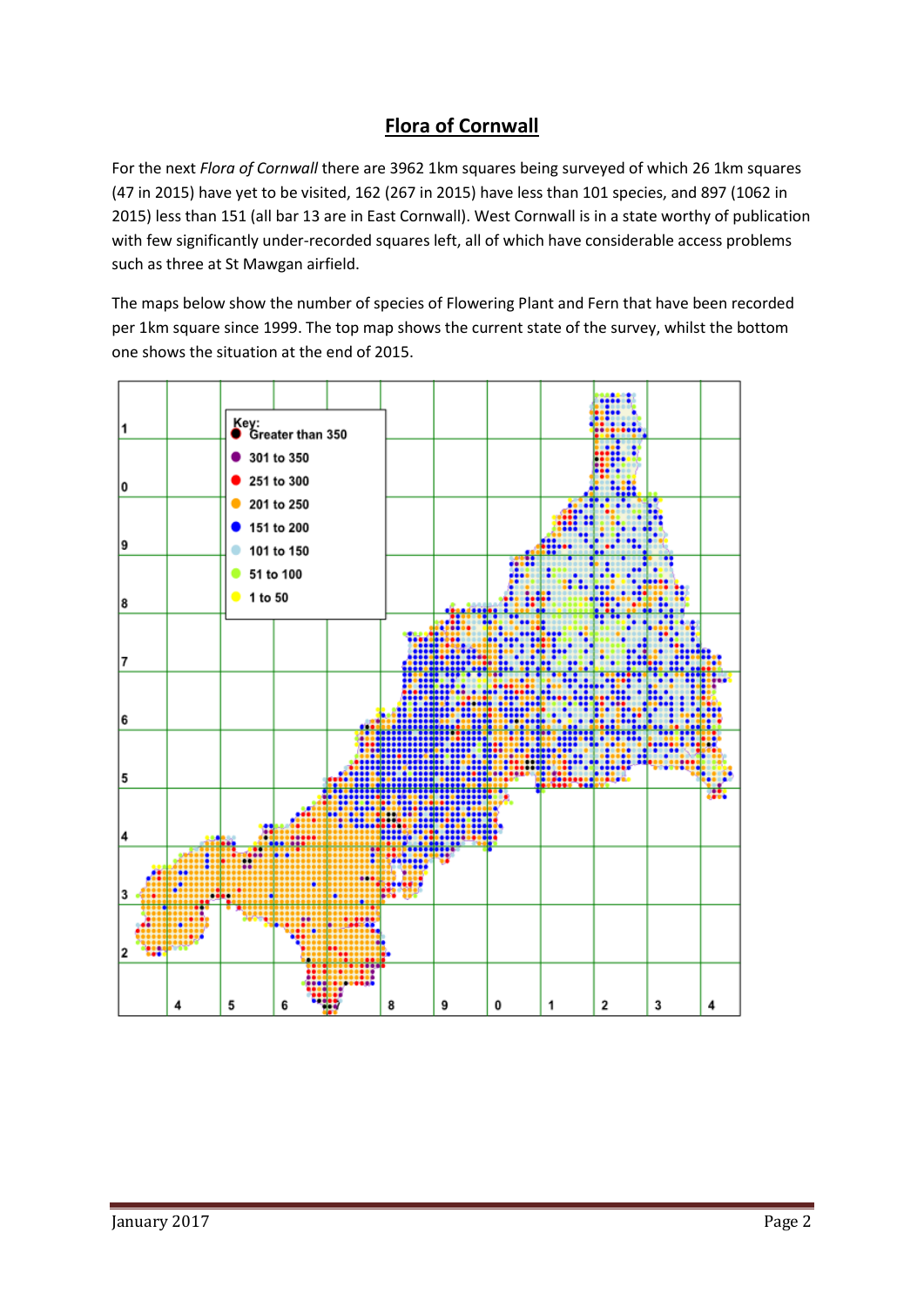

We have decided to complete two more surveying seasons, focusing on East Cornwall as much as possible. Bodmin Moor and much of the interior of North Cornwall is genuinely species poor, so for large parts of East Cornwall the number of species will remain below that seen in West Cornwall.

A remarkable milestone will be reached in the next couple of months – the number of vascular plant records will exceed 2 million (I believe it is more than the BSBI has for the whole of Scotland!).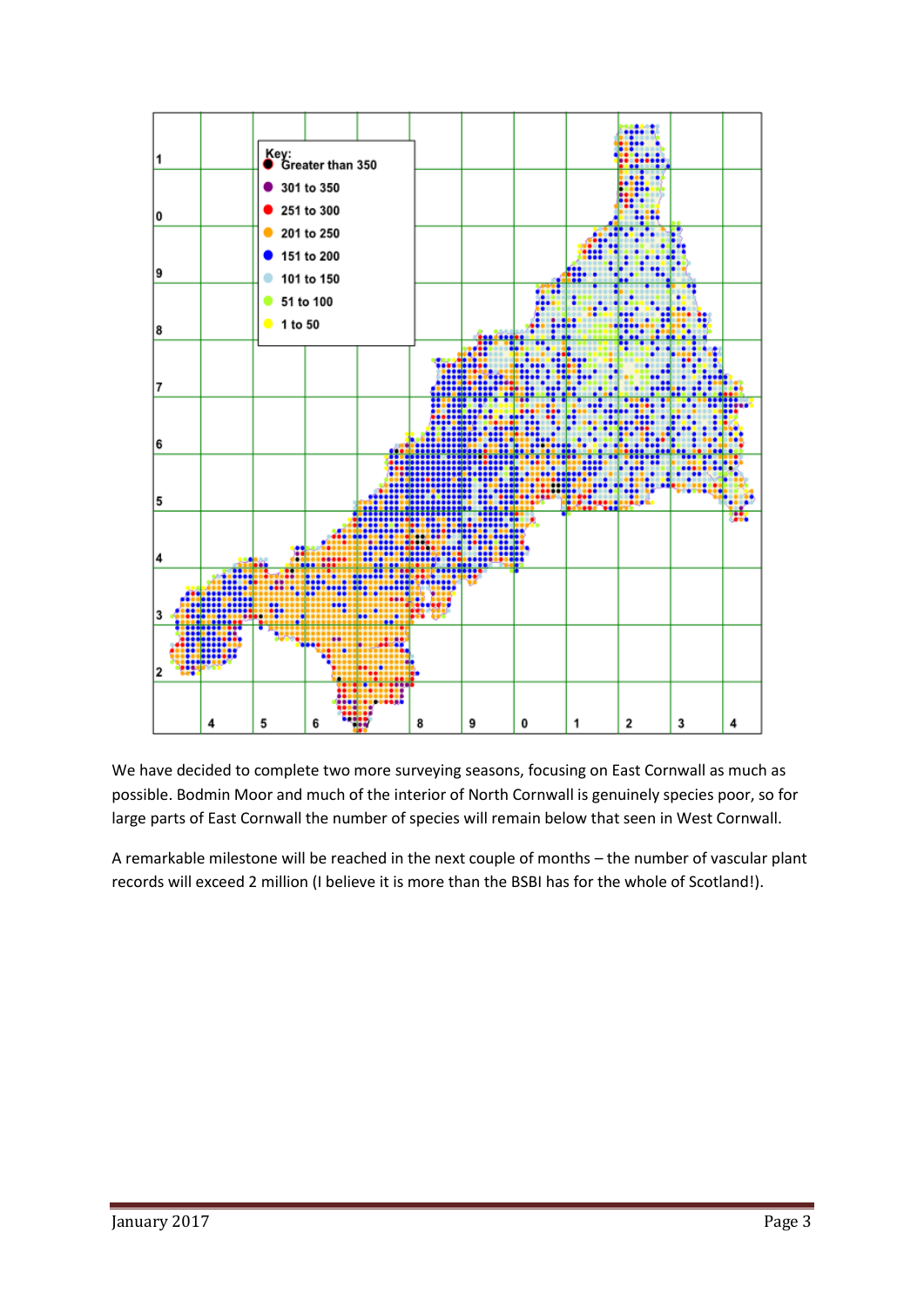### **Recent Developments**

The developments in ERICA during 2016 have been mainly been preparatory changes for the Cornish Biodiversity Network. The first of these developments was to get ERICA online. Sarah Board, who used to be the manager of ERCCIS, now works for a company called the Magnificent Science Company, based on the Tremough Campus, Penryn. They offered to host ERICA online for free, just at the time I was about to sign up with an online hosting company (which would have cost me about £300 per year). Porting ERICA to the online server was a relatively simple task and was soon completed with the assistance of one of Sarah's work colleagues. What took considerably longer (many hundreds of hours) was the conversion of the ERICA software to work with the online database. The reason was that the online server was using a database management system called PostresSQL, which I had never come across before, and the SQL syntax of PostgresSQL is different to that used by Microsoft or Oracle, which ERICA uses. Consequently, every SQL statement in ERICA had to be changed before the online version of ERICA would work. This was achieved in early July and since then everyone who had had an updated copy of ERICA now has the online version included.

A year ago I bought a new laptop to replace the one I do all the software development on because that machine has slowed up considerably and no longer has a working battery. Unfortunately, when I ported ERICA to the new machine I discovered that ERICA could not cope with its high resolution screen and only displayed in a window (sand box) on part of that screen. ERICA is written in Microsoft vb.net 2008 which evidently was developed before such high definition screen existed. I experimented with a number of work-arounds suggested by programmers online who had encountered the same problems. These all failed, so I downloaded a copy of Microsoft vb.net 2015 thinking that it would solve the problem, being the most recent version of the programming language software. Sadly, vb.net 2015 did not work either. So, I have finally bit the bullet and I am now developing a completely new version of ERICA written in a different programming environment called Windows Presentation Foundation (WPF). This displays properly on high definition screens, has better graphics, and appears to be faster all round. It will take me months to develop a fully working version of WPF ERICA and I am on a very steep learning curve because WPF is considerably different to vb.net.

ERICA has been installed on at least a dozen Windows 10 computers, but, for some unknown reason would not install on 2 machines with Windows 10 and one Windows 8 machine. The issue is something to do with the operating system itself, however, I am hopeful that converting ERICA to WPF will sort out this infuriating problem too.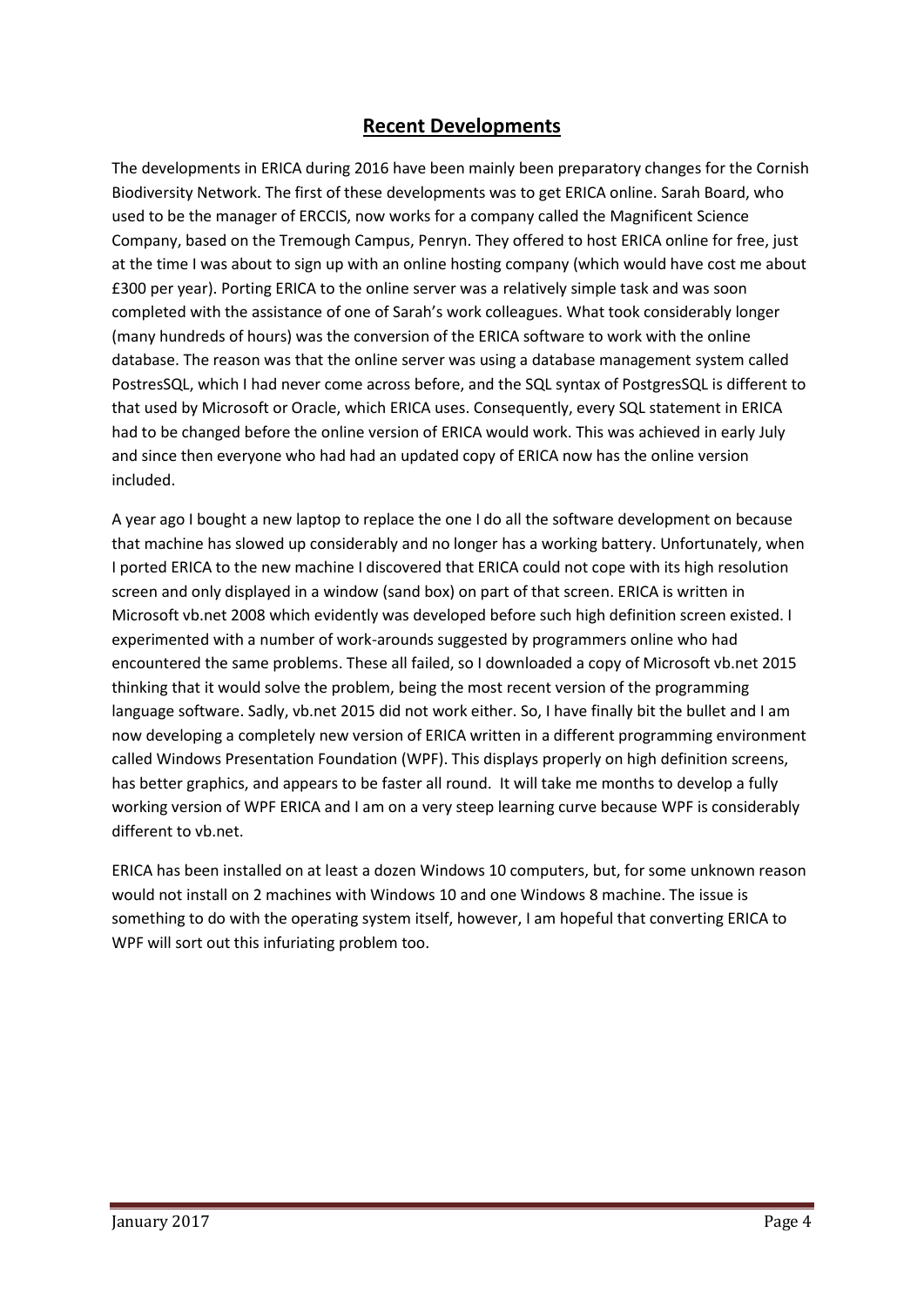## **Cornish Biodiversity Network**

During 2015 and the spring of 2016 negotiations took place between ERCCIS/CWT and representatives of the Recording Community following the decision by ERCCIS/CWT to stop receiving data from ERICA. With hindsight, this decision was obviously a failed attempt to bring about the demise of ERICA. They reasoned that, without endorsement by ERCCIS/CWT, the ERICA database would not have a future, especially as they had developed an alternative in the ORKS database. Needless to say the mass migration from ERICA to ORKS did not happen, partly because ERICA is a far superior product (even if I say so myself), and instead the negotiations failed to reach any agreement. The sticking points were the lack of data sharing by ERCCIS, the lack of verification of records received by ERCCIS from sources other than the established local recording community (ORKS has lots of erroneous records because they do not pass through the hands of the VC Recorders) and thirdly the wholly inadequate support provided to the recording community by ERCCIS.

Following the failure of these negotiations and following several well-attended meetings by local recorders and ERICA users, it was decided to create the Cornish Biodiversity Network (CBN) as a means of overcoming the inadequacies of ERCCIS ourselves - a fully electronic  $21^{st}$  century online alternative to ERCCIS.

Does this mean the CBN is a Local Records Centre? If you think the National Biodiversity Network Gateway is a Records Centre then the answer is yes. If you think otherwise then the answer is no.

In reality, the recording community has been fulfilling half of the role of ERCCIS for many years surveying in the field, computerisation, validation and verification of those data, ongoing data management, and dealing with enquiries, and in return for the highly polished set of data ERCCIS were provided each year, we received very little. The CBN will continue what we have done in the past but will not replace ERCCIS in all its activities.

In essence, the CBN is fundamentally about supporting biological recording, sharing information, driving up standards and collaboration. Working together to improve what we do best! ERCCIS wants to be no part of this future.

The CBN is under development. A small Steering Group has been formed and is overseeing the phased development process. Putting ERICA online was the first stage in this process. Next, the taxonomic database used by ERICA has been reconciled with that maintained by the Natural History Museum for the NBN Gateway (the process is about 80% complete). We have decided to set up a Community Interest Company to run the CBN on a day to day basis overseen by the Steering Group and intend starting that in the next few months. A website for the CBN is being constructed and should mark the visible launch of the CBN later this month. When the website is launched we will be able to service consultancies with up to date species data and so will generate an income. Initially the income will be needed for the modest start up costs and from then onwards, profits will be ploughed back into supporting the local Biological Recording Community.

ERCCIS has not been supplied with records from ERICA for nearly two years and so is effectively two years out of date for most terrestrial groups (c. 400,000 records). In future, consultancies will need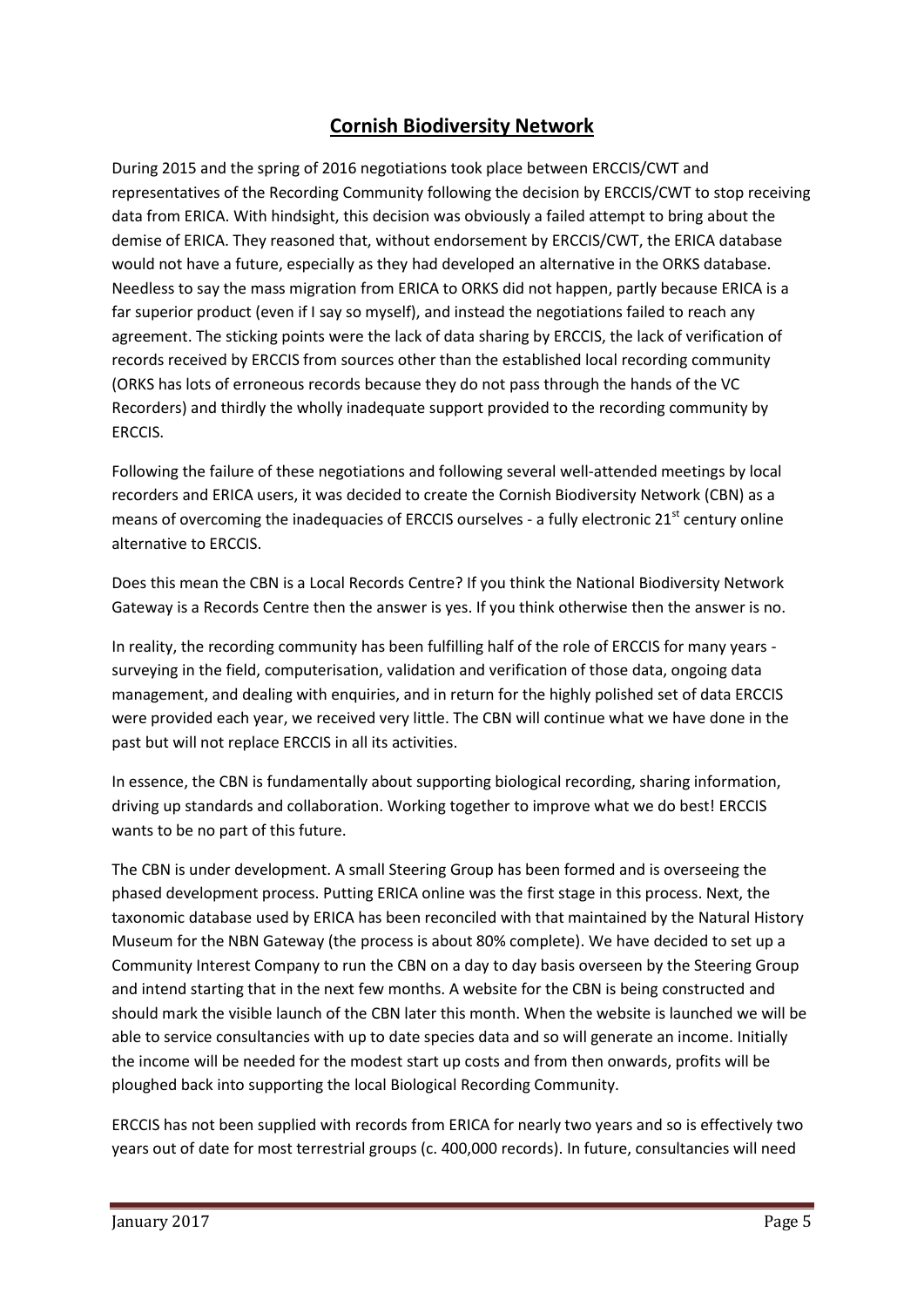to use the services of the CBN for planning purposes as the data holdings of ERCCIS increasingly become out of date and poorer quality, given the lack of data verification.

#### **Principles of the CBN**

The Cornish Biodiversity Network has been set up by the local Biological Recording Community. It is designed to provide a fair, sustainable and supportive resource that looks after the needs of Cornwall's Biological Recording Community.

- Free, open and complete access to the Recording Community.
- Agencies, consultancies, etc. pay for data and income (minus running costs) is ploughed back into supporting the Recording Community.
- All records go through the right channels (VCRs and taxonomic specialists) for verification.
- No records added directly to the live online database. This is important for quality control.
- Records go to National Recording Schemes and NBN Gateway for their strategic purposes, providing it is not detrimental to local recorders.

#### **Conceptual design**

The design of the Cornish Biodiversity Network has at its core an online version of the ERICA database.

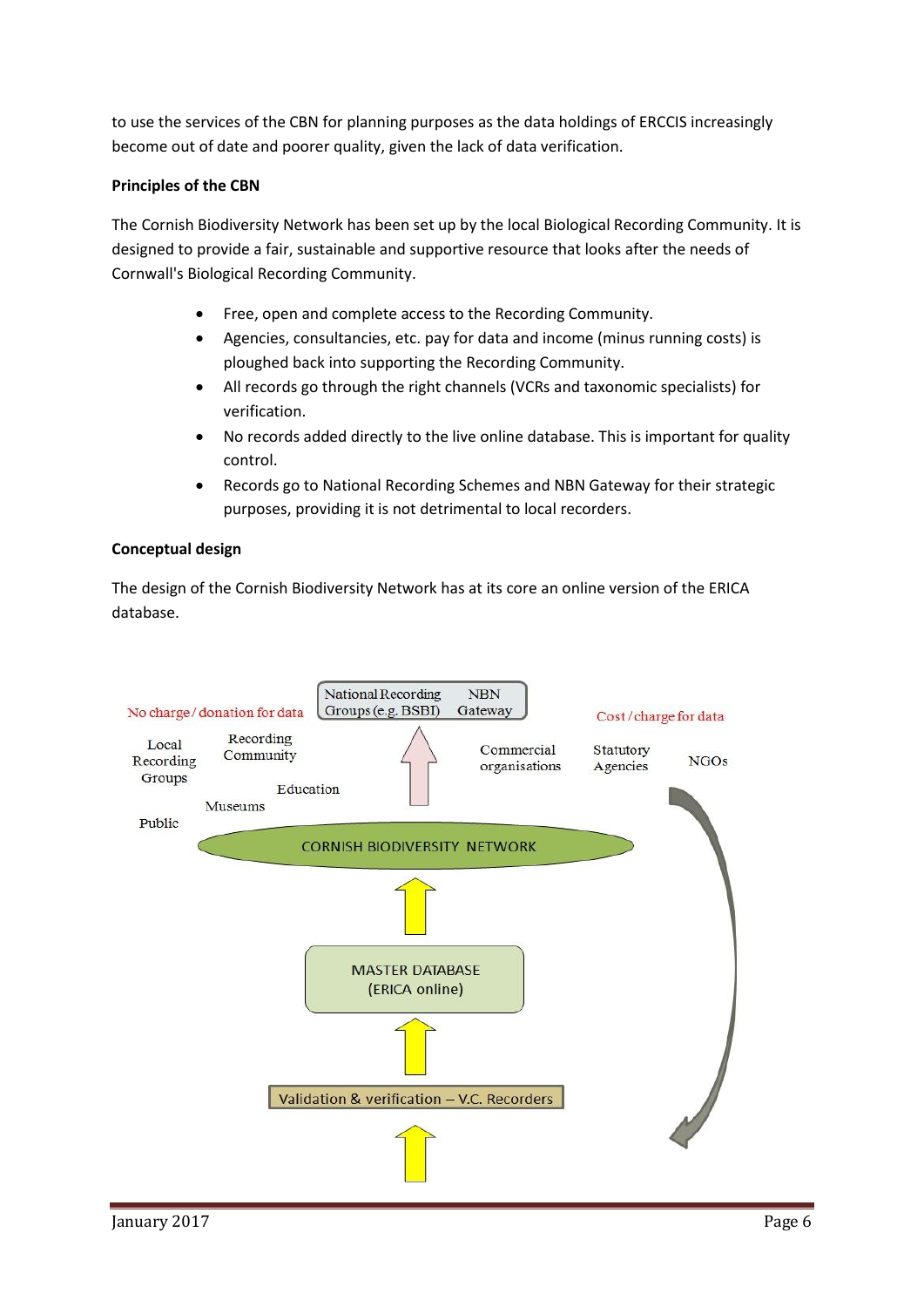## **Appendix 1**

For those of you that like looking at tables of numbers, the table below breaks down the number of records entered into ERICA in 2016 according to taxonomic group and shows those added in 2015 for comparison. Whilst the majority of the records made are vascular plants and insects, this table demonstrates a remarkable breadth of recording underway in Cornwall, both on land and offshore.

| <b>Species name</b>               | 2016   | Number of records Number of records<br>2015 |
|-----------------------------------|--------|---------------------------------------------|
| CYANOPHYTA - BLUE GREEN ALGAE     | 5      | 5                                           |
| RHODOPHYTA - RED ALGAE            | 187    | 183                                         |
| PHAEOPHYTA - SEAWEEDS             | 169    | 86                                          |
| CHLOROPHYTA - GREEN ALGAE         | 90     | 43                                          |
| CHAROPHYTA - STONEWORTS           | 3      | 218                                         |
| <b>FUNGI - ALL TYPES</b>          | 7610   | 7285                                        |
| MYXOMYCOTA - SLIME MOULDS         | 13     | 11                                          |
| <b>EUMYCOTA - FUNGI</b>           | 21     | 3                                           |
| MASTIGOMYCOTINA                   | 12     | $\overline{2}$                              |
| ZYGOMYCOTINA                      | 9      | 0                                           |
| ASCOMYCOTINA                      | 3927   | 4043                                        |
| <b>LICHENS</b>                    | 5453   | 5193                                        |
| <b>BASIDIOMYCOTINA</b>            | 2452   | 1740                                        |
| <b>RUSTS &amp; SMUTS</b>          | 921    | 415                                         |
| MUSHROOMS, TOADSTOOLS & PUFFBALLS | 1390   | 1164                                        |
| DEUTEROMYCOTINA                   | 704    | 943                                         |
| BRYOPHYTA - MOSSES & LIVERWORTS   | 11804  | 1065                                        |
| BRYOPSIDA (MUSCI) - MOSSES        | 9085   | 897                                         |
| SPHAGNA                           | 529    | 550                                         |
| <b>HEPATICEAE - LIVERWORTS</b>    | 2719   | 168                                         |
| <b>FERNS AND ALLIES</b>           | 5110   | 4144                                        |
| <b>FLOWERING PLANTS AND FERNS</b> | 100346 | 85877                                       |
| LYCOPSIDA - CLUB MOSSES           | 8      | 98                                          |
| SPHENOPSIDA - HORSETAILS          | 219    | 169                                         |
| <b>FILICOPSIDA - FERNS</b>        | 4883   | 3877                                        |
| <b>CONIFERS &amp; ANGIOSPERMS</b> | 95236  | 81733                                       |
| <b>GYMNOSPERMS</b>                | 376    | 205                                         |
| <b>FLOWERING PLANTS</b>           | 92481  | 78936                                       |
| <b>ORCHIDS</b>                    | 246    | 204                                         |
| THE PROTOZOA                      | 20     | 27                                          |
| PROTOZOA - CILIOPHORA             | 1      | 2                                           |
| PORIFERA - SPONGES                | 26     | 22                                          |
| CNIDARIA - COELENTERATA           | 154    | 192                                         |
| <b>HYDROIDS</b>                   | 33     | 26                                          |
| JELLYFISH                         | 32     | 130                                         |
| SEA ANEMONES AND CORALS           | 89     | 36                                          |
| CTENOPHORA - COMB JELLIES         | 0      | 1                                           |
| PLATYHELMINTHES - FLATWORMS       | 47     | 40                                          |
| ASCHELMINTHES - ROUND WORMS ETC.  | 43     | 34                                          |
| <b>NEMATODES</b>                  | 3      | 0                                           |
| <b>ECHIUROID WORMS</b>            | 1      | 0                                           |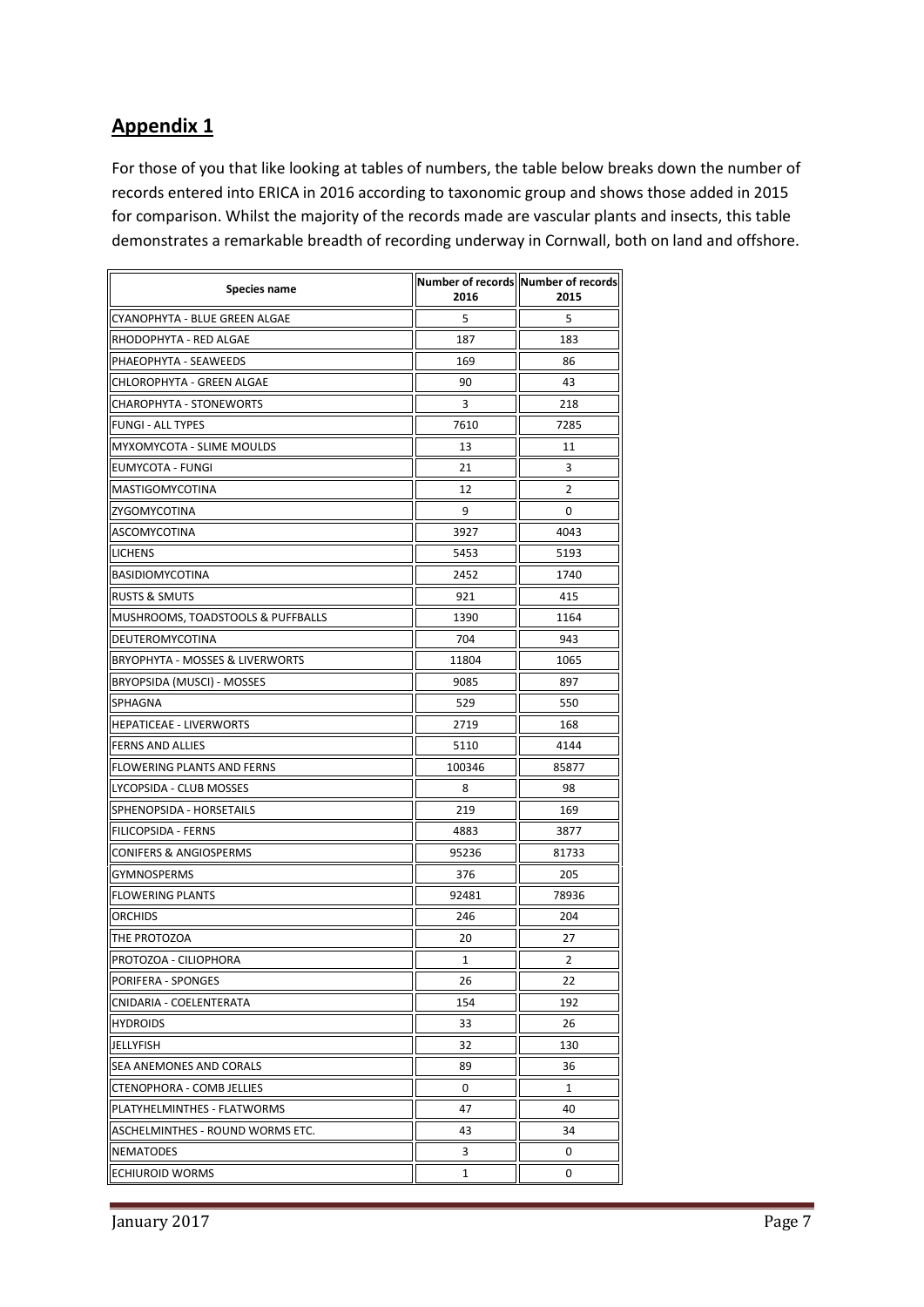| <b>Species name</b>                                | 2016  | Number of records Number of records<br>2015 |
|----------------------------------------------------|-------|---------------------------------------------|
| <b>NEMERTEA</b>                                    | 43    | 32                                          |
| <b>ROTIFERA - ROTIFERS</b>                         | 0     | 1                                           |
| <b>GASTROTRICHS</b>                                | 0     | 1                                           |
| <b>ENTOPROCTA</b>                                  | 0     | 4                                           |
| GASTROPODA - GASTROPODS                            | 938   | 548                                         |
| GASTROPODA - PROSOBRANCHIA                         | 188   | 99                                          |
| GASTROPODA - OPISTHOBRANCHIA                       | 86    | 177                                         |
| GASTROPODA - PULMONATA                             | 664   | 272                                         |
| LAMELLIBRANCHS - BIVALVIA                          | 90    | 39                                          |
| CEPHALOPODA - SQUIDS - CUTTLEFISH - OCTOPUSES      | 2     | 7                                           |
| ANNELIDA - SEGMENTED WORMS                         | 162   | 153                                         |
| POLYCHAETA - BRISTLE WORMS, MARINE WORMS           | 138   | 145                                         |
| OLIGOCHAETA - EARTHWORMS ETC.                      | 15    | 5                                           |
| <b>HIRUDINEA - LEECHES</b>                         | 9     | 3                                           |
| POLYZOA - BRYOZOANS, MOSS ANIMALS                  | 59    | 38                                          |
| ARTHROPODA - ARTHROPODS                            | 82937 | 92632                                       |
| CRUSTACEA - CRUSTACEANS                            | 1     | 2                                           |
| OSTRACODA - OSTRACODS                              | 0     | $\mathbf{1}$                                |
| <b>CLADOCERA - WATER FLEAS</b>                     | 0     | 1                                           |
| COPEPODA - COPEPODS                                | 1     | 0                                           |
| CIRRIPEDA - BARNACLES                              | 51    | 23                                          |
| DECAPODA - SHRIMPS, CRABS ETC.                     | 146   | 68                                          |
| AMPHIPODA - SANDHOPPERS ETC.                       | 45    | 32                                          |
| ISOPODS - WOODLICE ETC.                            | 163   | 170                                         |
| CHILOPODA - CENTIPEDES                             | 31    | 23                                          |
| DIPLOPODA - MILLIPEDES                             | 45    | 95                                          |
| <b>INSECTA - INSECTS</b>                           | 81675 | 91048                                       |
| COLLEMBOLA - SPRINGTAILS                           | 73    | 11                                          |
| THYSANURA - 3 BRISTLETAILS                         | 8     | 24                                          |
| PLECTOPTERA - STONE FLIES                          | 1     | 4                                           |
| EPHEMOPTERA - MAYFLIES                             | 2     | 3                                           |
| ODONATA - DRAGONFLIES & DAMSELFLIES                | 478   | 8540                                        |
| DICTYOPTERA - COCKROACHES                          | 4     | 5                                           |
| <b>DERMAPTERA - EARWIGS</b>                        | 45    | 24                                          |
| PHASMATIDAE - STICK INSECTS                        | 14    | $\mathbf{1}$                                |
| ORTHOPTERA - GRASSHOPPERS & CRICKETS               | 345   | 228                                         |
| ORTHOPTERA - GRASSHOPPERS ETC                      | 209   | 134                                         |
| <b>ORTHOPTERA - CRICKETS</b>                       | 136   | 94                                          |
| <b>THYSANOPTERA - THRIPS</b>                       | 0     | $\mathbf{1}$                                |
| PSOCOPTERA AND ANOPLURA - PSOCIDS LICE. BOOKLICE E | 60    | 7                                           |
| HEMIPTERA - HETEROPTERA - TRUE BUGS                | 868   | 630                                         |
| HEMIPTERA - HOMOPTERA - FROGHOPPERS, APHIDS        | 1124  | 451                                         |
| HOMOPTERA - FROGHOPPERS                            | 28    | 22                                          |
| <b>HOMOPTERA - APHIDS</b>                          | 506   | 156                                         |
| <b>COLEOPTERA - BEETLES</b>                        | 3147  | 1861                                        |
| CARABIDAE - GROUND BEETLES                         | 76    | 212                                         |
| LADYBIRDS                                          | 257   | 154                                         |
| MEGALOPTERA ETC - ALDER FLIES                      | 0     | 1                                           |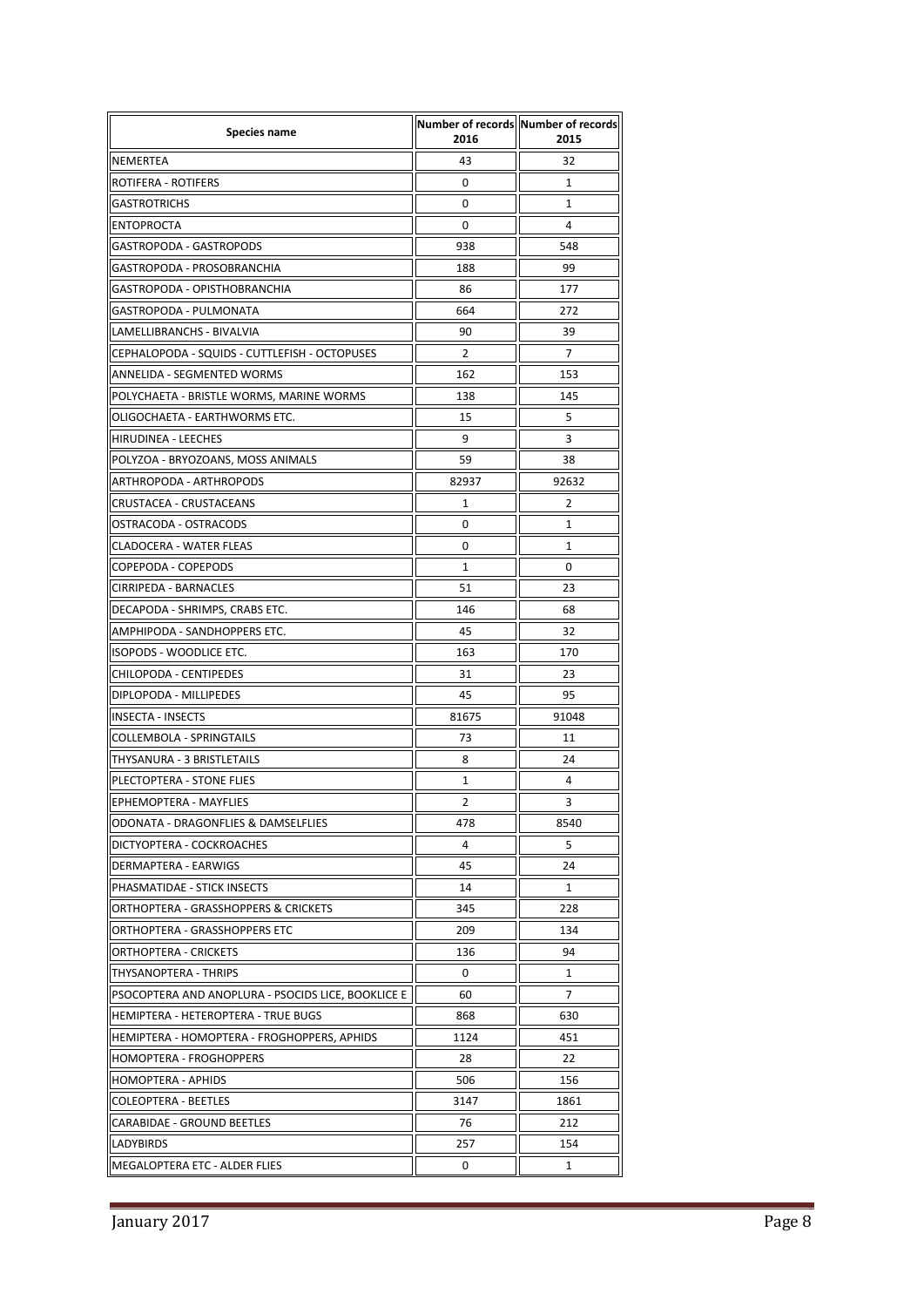| <b>Species name</b>                               | 2016  | Number of records Number of records<br>2015 |
|---------------------------------------------------|-------|---------------------------------------------|
| NEUROPTERA - LACE WINGS                           | 15    | 8                                           |
| HYMENOPTERA - SYMPHYTA - SAWFLIES                 | 162   | 119                                         |
| HYMENOPTERA - PARASITICA - PARASITIC WASPS        | 394   | 116                                         |
| HYMENOPTERA - ACULEATA - ANTS BEES WASPS          | 2213  | 1367                                        |
| <b>MECOPTERA - STONE FLIES</b>                    | 9     | $\overline{7}$                              |
| TRICHOPTERA - CADDIS FLIES                        | 1     | 1                                           |
| LEPIDOPTERA - MOTHS AND BUTTERFLIES               | 66725 | 73990                                       |
| MICROLEPIDOPTERA - MICRO MOTHS                    | 8808  | 11149                                       |
| LEPIDOPTERA - BUTTERFLIES                         | 19067 | 26544                                       |
| MACROLEPIDOPTERA - LARGER MOTHS AND BUTTERFLIES   | 57917 | 62841                                       |
| DIPTERA - TWO WINGED FLIES                        | 5980  | 3636                                        |
| <b>HOVERFLIES</b>                                 | 2378  | 2035                                        |
| <b>SCORPIONIDA - SCORPIONS</b>                    | 0     | 1                                           |
| SPIDERS & HARVESTMEN                              | 545   | 1117                                        |
| <b>OPILIONES - HARVESTMEN</b>                     | 52    | 155                                         |
| <b>ARANAE - SPIDERS</b>                           | 491   | 952                                         |
| ACARI - TICKS & MITES                             | 208   | 37                                          |
| PYCNOGONIDA - SEA SPIDER                          | 4     | 6                                           |
| <b>CRINOIDS - FEATHER STARS</b>                   | 1     | 2                                           |
| ECHINODERMATA - ECHINODERMS                       | 58    | 33                                          |
| HOLOTHURIOIDEA - SEA CUCUMBERS                    | 1     | 2                                           |
| ECHINOIDEA - SEA URCHINS                          | 4     | 1                                           |
| ASTEROIDEA - STAR FISHES                          | 34    | 17                                          |
| OPHIUROIDEA - BRITTLE STARS                       | 18    | 11                                          |
| CHORDATA (UROCHORDATA) - TUNICATES                | 37    | 55                                          |
| PROCHORDATES - ASCIDIANS ETC                      | 37    | 55                                          |
| ALL THE FISH                                      | 421   | 68                                          |
| CHORDATA (VERTEBRATA = CRANIATA)                  | 5076  | 12679                                       |
| <b>AGNATHA - LAMPREYS &amp; HAGS</b>              | 0     | 1                                           |
| ELASMOBRANCHS, CHONDRICHTHYES - SHARKS AND RAYS   | 6     | 7                                           |
| PISCES (= OSTEICHTHYES) - BONY FISH               | 415   | 60                                          |
| <b>OSTEICHTHYES - STURGEONS</b>                   | 0     | 2                                           |
| <b>BONY FISHES</b>                                | 415   | 58                                          |
| SALMONIFORMES - SALMONID FISH                     | 11    | 2                                           |
| <b>ANGUILLIFORMES - EELS</b>                      | 18    | 0                                           |
| <b>AMPHIBIANS</b>                                 | 108   | 122                                         |
| CAUDATA - NEWTS & SALAMANDERS                     | 21    | 9                                           |
| SALIENTIA (= ANURA) - FROGS & TOADS               | 87    | 113                                         |
| <b>REPTILES</b>                                   | 83    | 58                                          |
| TESTUDINES - TORTOISES & TERRAPINS                | 11    | 2                                           |
| SQUAMATA (SAURIA) - LIZARDS                       | 51    | 42                                          |
| SQUAMATA (SERPENTES) - SNAKES                     | 21    | 14                                          |
| <b>BIRDS - AVES</b>                               | 3847  | 11759                                       |
| DIVERS, FISHING SWIMMING BIRDS, CORMORANTS, SHAGS | 65    | 631                                         |
| HERON, STORKS AND THE LIKE                        | 45    | 166                                         |
| GEESE, SWANS, DUCKS                               | 179   | 1151                                        |
| <b>BIRDS OF PREY</b>                              | 207   | 431                                         |
| <b>GAME AND WATER BIRDS</b>                       | 95    | 395                                         |